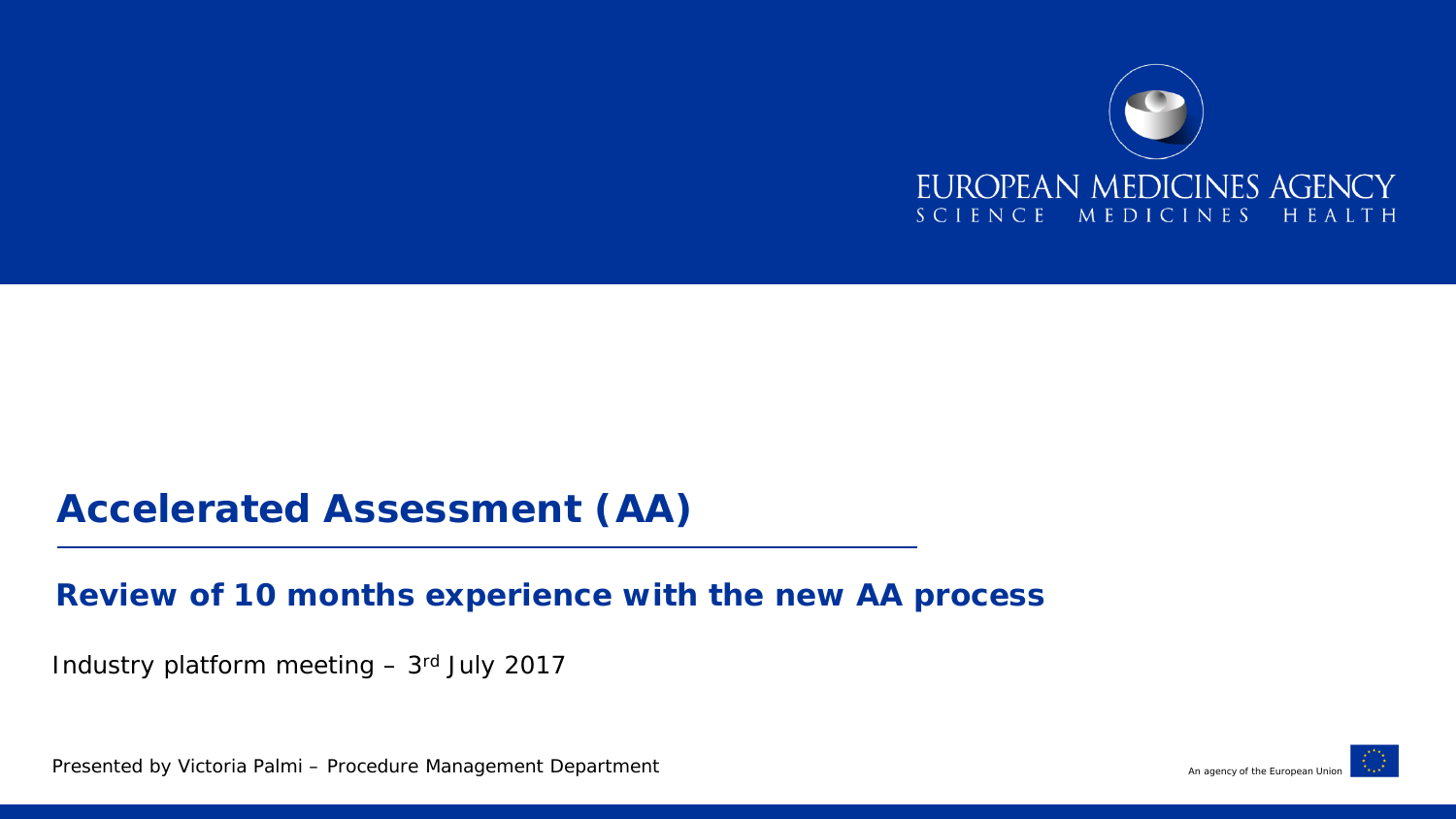

### **Better process to facilitate earlier authorisations**

- ◆ Under the EU legislation, a medicinal product of major public health interest may be reviewed under an accelerated assessment procedure.
- In 2016, the procedural framework was optimised with a **new process and revised guidance**. The new time table (used since September 2016) was optimised with the introduction of an additional list questions and the opportunity to reach earlier opinions.

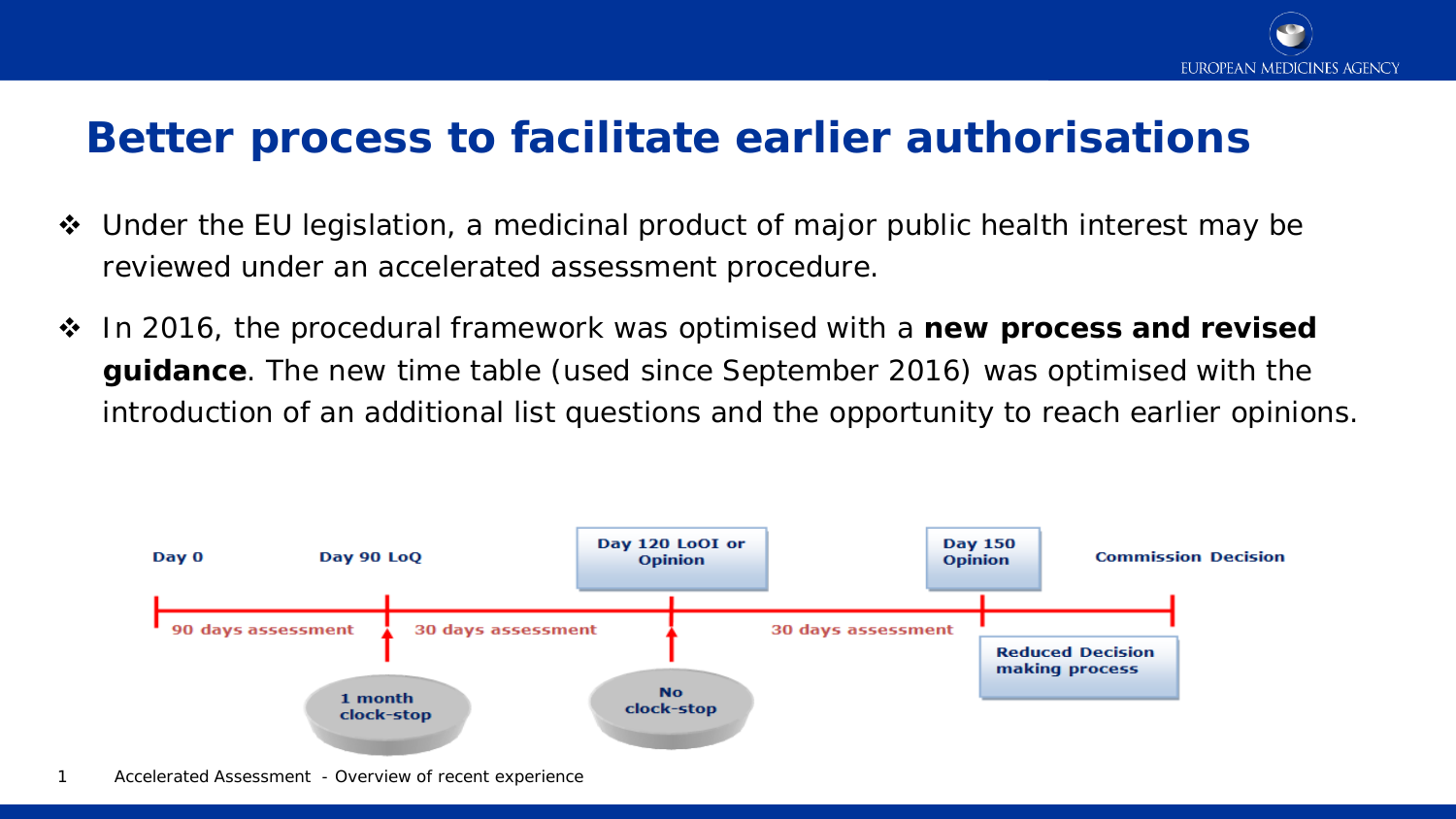

# **Scope of the revised AA process**

In addition to the optimised time table, the revised tools:

•Provide more detailed guidance how to **justify a request for accelerated assessment**  from the point of view of unmet need, public health interest and therapeutic innovation

#### •**Promote early dialogue** between regulators and applicants

- •Promote compliance with **intended submission dates**
- •Provide **timetables** to streamline evaluation of **request for accelerated** assessment
- •Provide more **transparency in the decisions** for accepting/rejecting/switch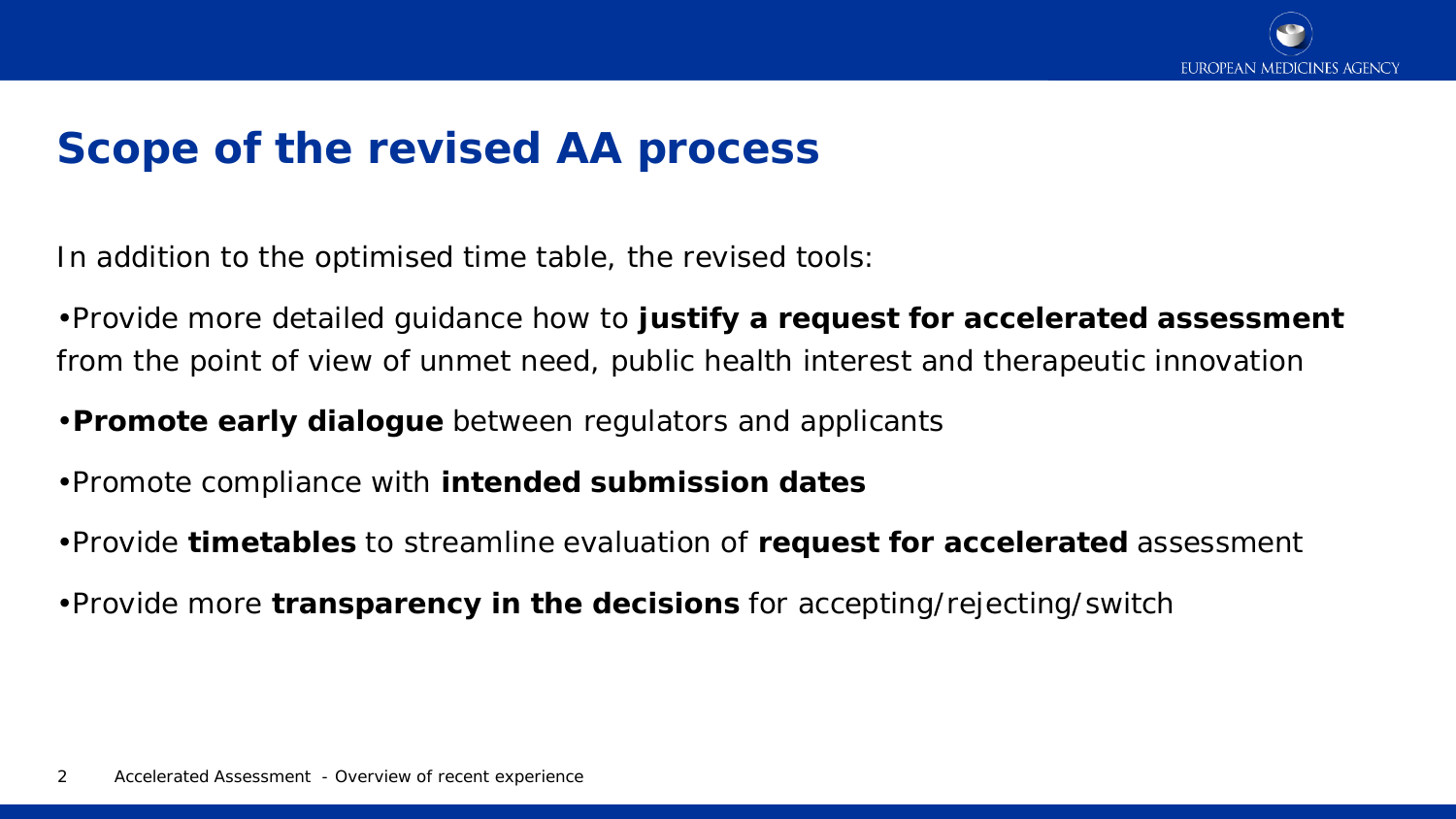

### **Recent experience – AA request**

An increase in requests for accelerated assessment has been observed over the last years, along with a increase of acceptance rate by the Committees.



Main reasons for rejection were :

•Unmet medical need not adequately justified or not substantiated by the patient population included in the clinical programme •Data not sufficient to justify a major public health interest •No major advantages compared to available treatments •Dossier not mature enough

3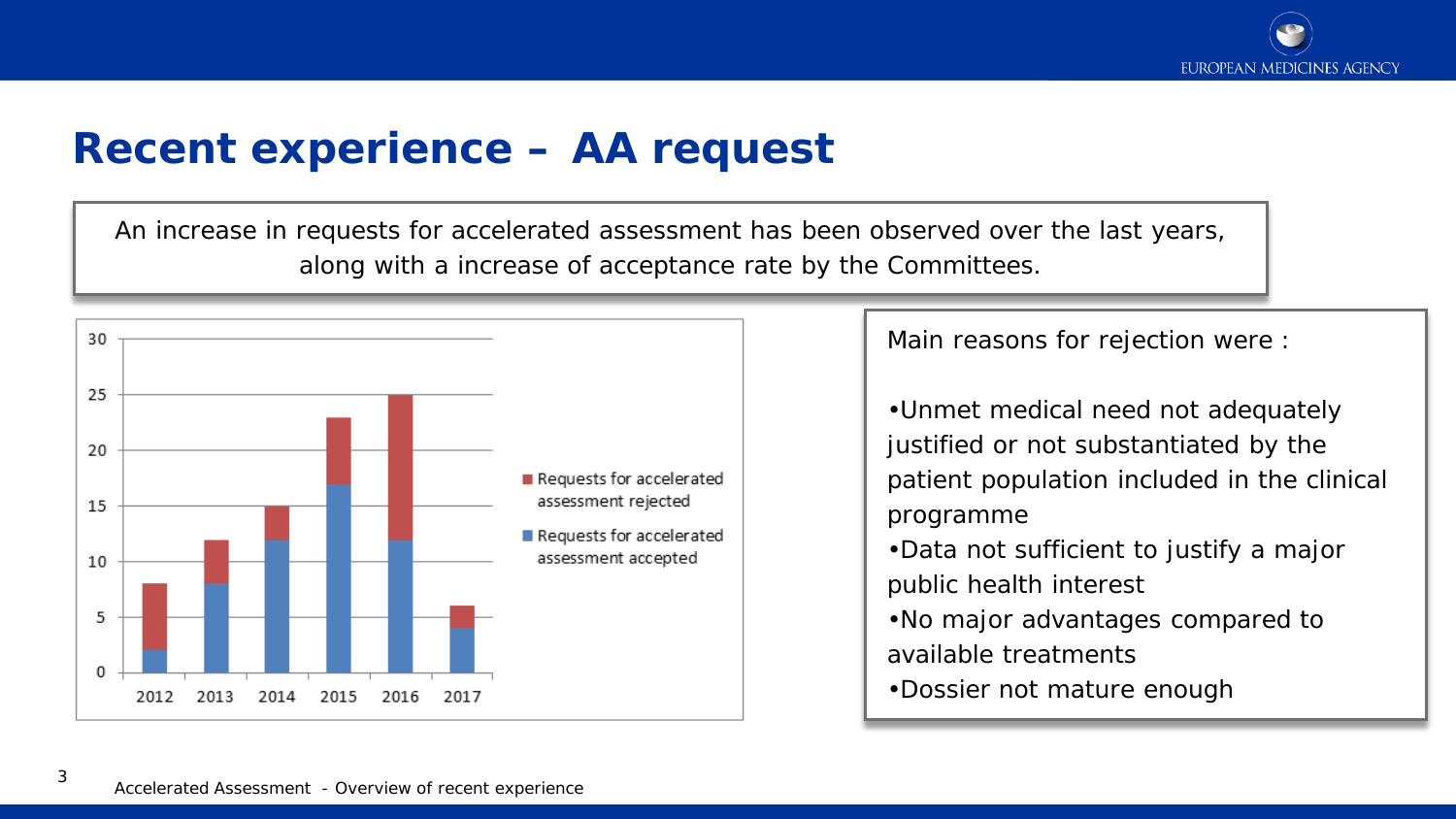

## **AA requests per therapeutic area**

#### January 2015-June 2017

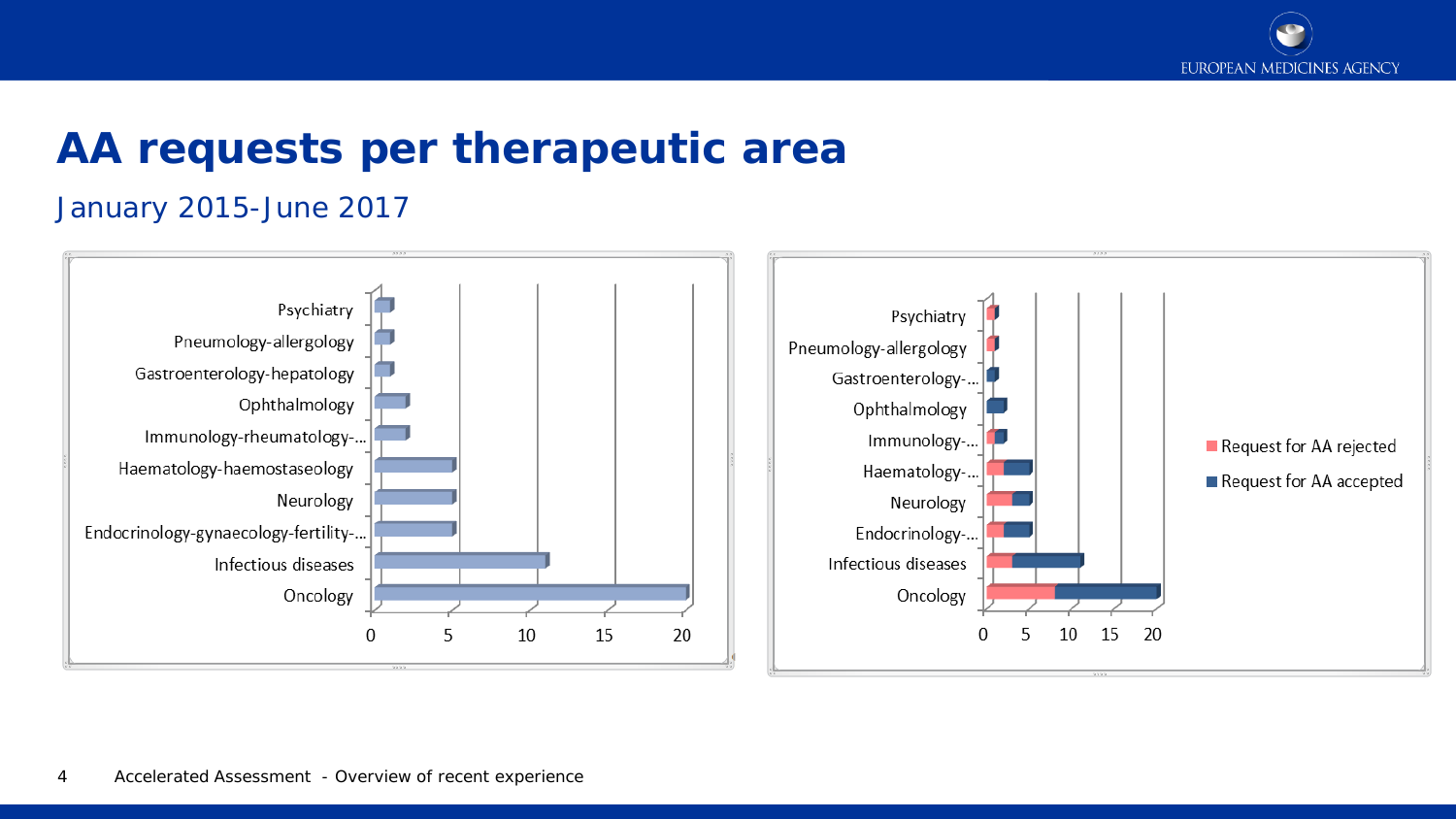

#### **Medicines recommended for approval under AA**



\*Only one medicine which initially started its evaluation under AA received a negative opinion from the CHMP in 2017.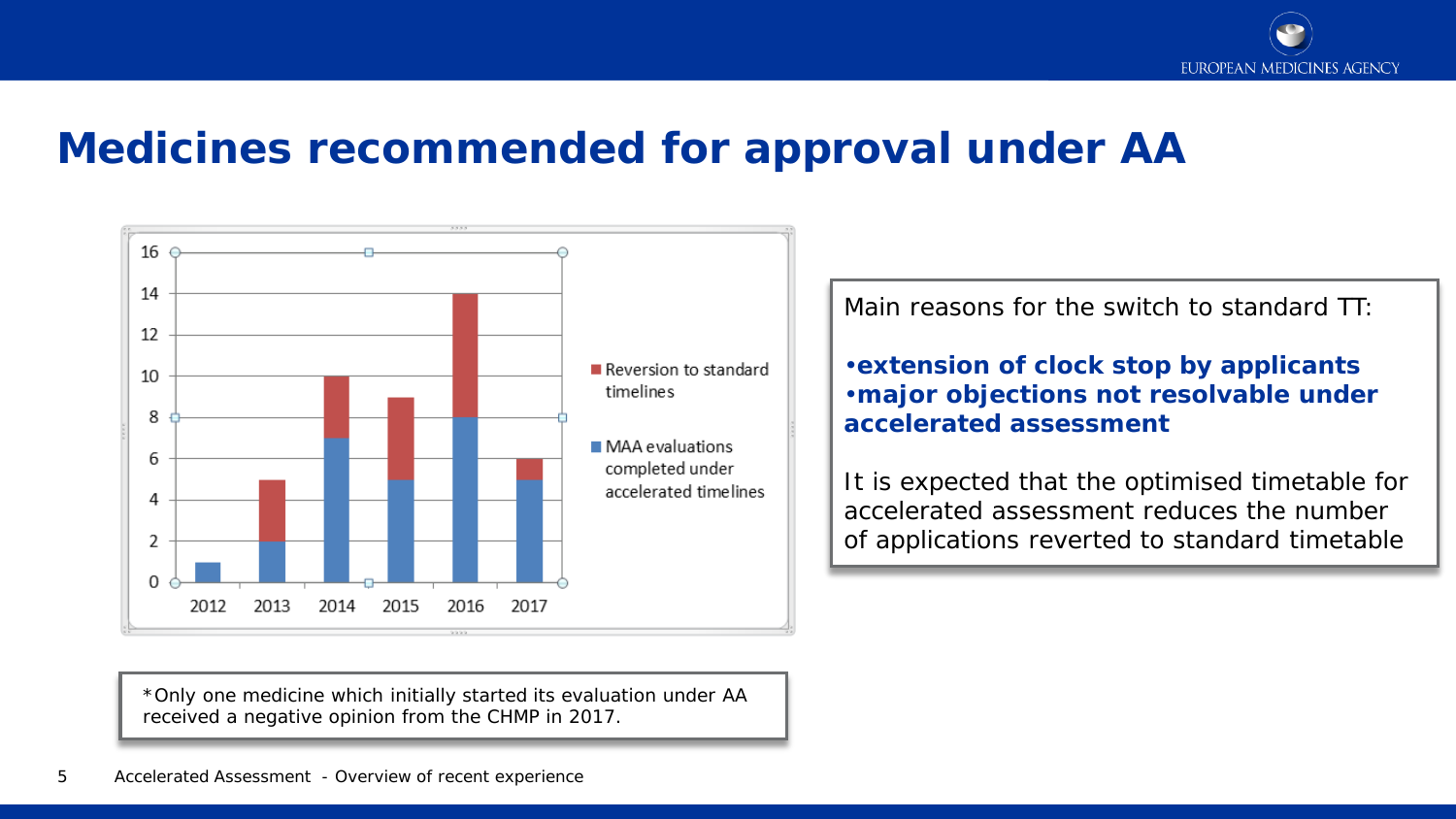### **MAA under new AA process** September 2016-June 2017

| Product                                                    | <b>Indication</b>                              | <b>Status of submission</b> |
|------------------------------------------------------------|------------------------------------------------|-----------------------------|
| Brineura (cerliponase alfa)                                | Neuronal ceroid lipofuscinosis type 2          | finalised                   |
| Spinraza (nusinersen)                                      | <b>Spinal Atrophy</b>                          | finalised                   |
| <b>OXERVATE</b> (cenegemin)                                | Neurotrophic Keratitis                         | finalised                   |
| <b>Vosevi</b><br>(sofosbuvir / velpatasvir / voxilaprevir) | Chronic hepatitis C virus infection            | finalised                   |
| <b>Maviret</b><br>(glecaprevir / pibrentasvir)             | Chronic hepatitis C virus infection            | finalised                   |
| Amglidia (glibenclamide)                                   | Neonatal diabetes                              | Switched at day 90          |
| Verkazia (ciclosporin)                                     | Severe vernal keratoconjunctivitis (VKC)       | ongoing                     |
| Letermovir MSD (letermovir)                                | Cytomegalovirus (CMV) reactivation and disease | ongoing                     |
| Jorveza (budesonide)                                       | Eosinophilic esophagitis (EoE)                 | ongoing                     |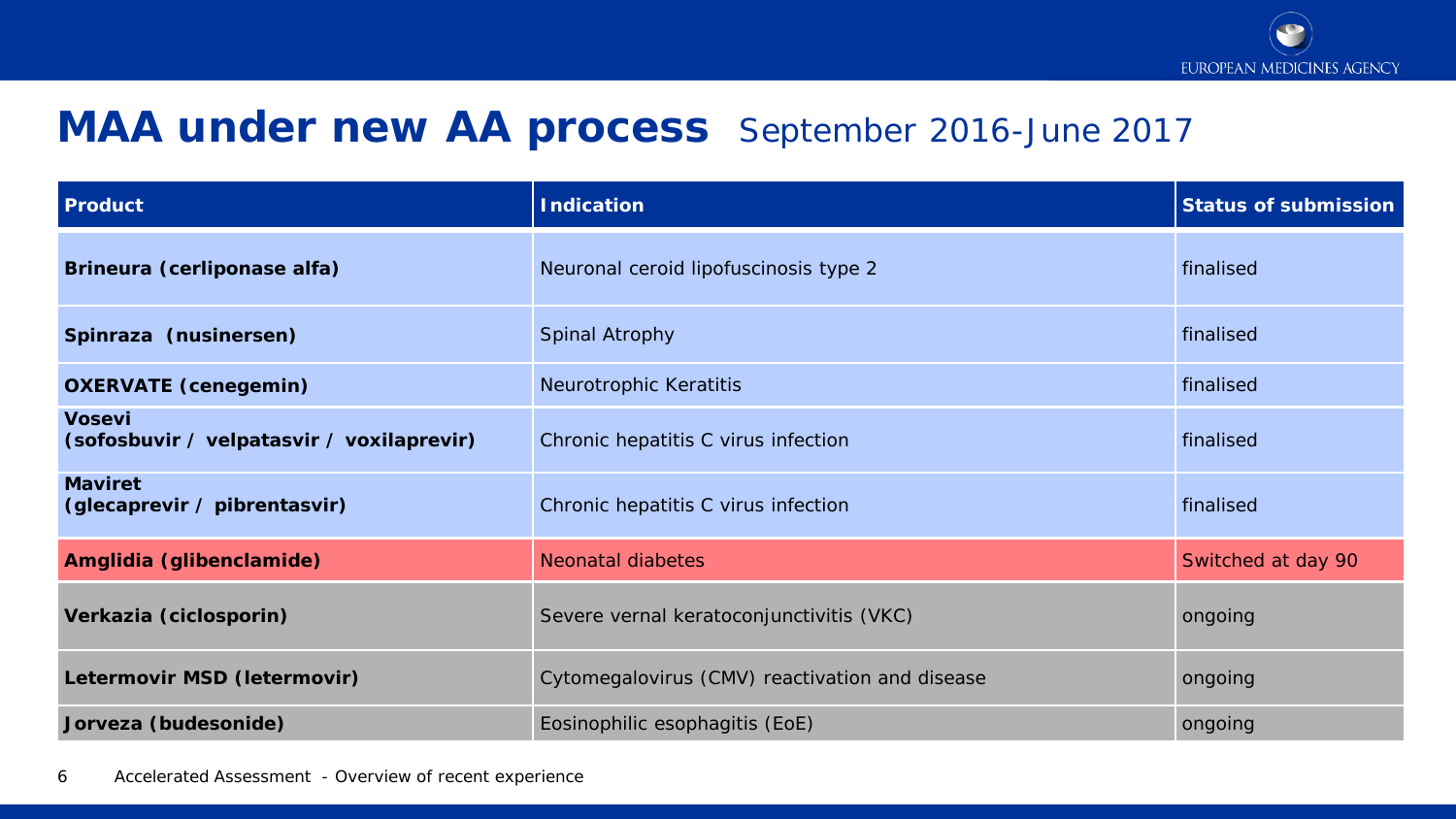

## **Recent experience and key findings with new process**

- □ 9 applications were submitted for review under AA since Sept 2016 (5 were recommended for approval, 3 ongoing, 1 switched to standard TT)
- **Vosevi and Maviret are the first 2 medicines for which accelerated assessment has been carried out within 120 days.**
- $\Box$  Only one application was submitted by an SME and switched at day 90 at the applicant's request (list of questions not resolvable under accelerated assessment).
- $\Box$  78% of the applications (7/9) had an orphan designation at the time of submission.
- $\Box$  All applications had a pre-submission meetings.
- $\Box$  Over 50% of the applications (5/9) delayed their submissions from the date notified in the letter of intent.
- One request for AA for an ATMP applications has been agreed.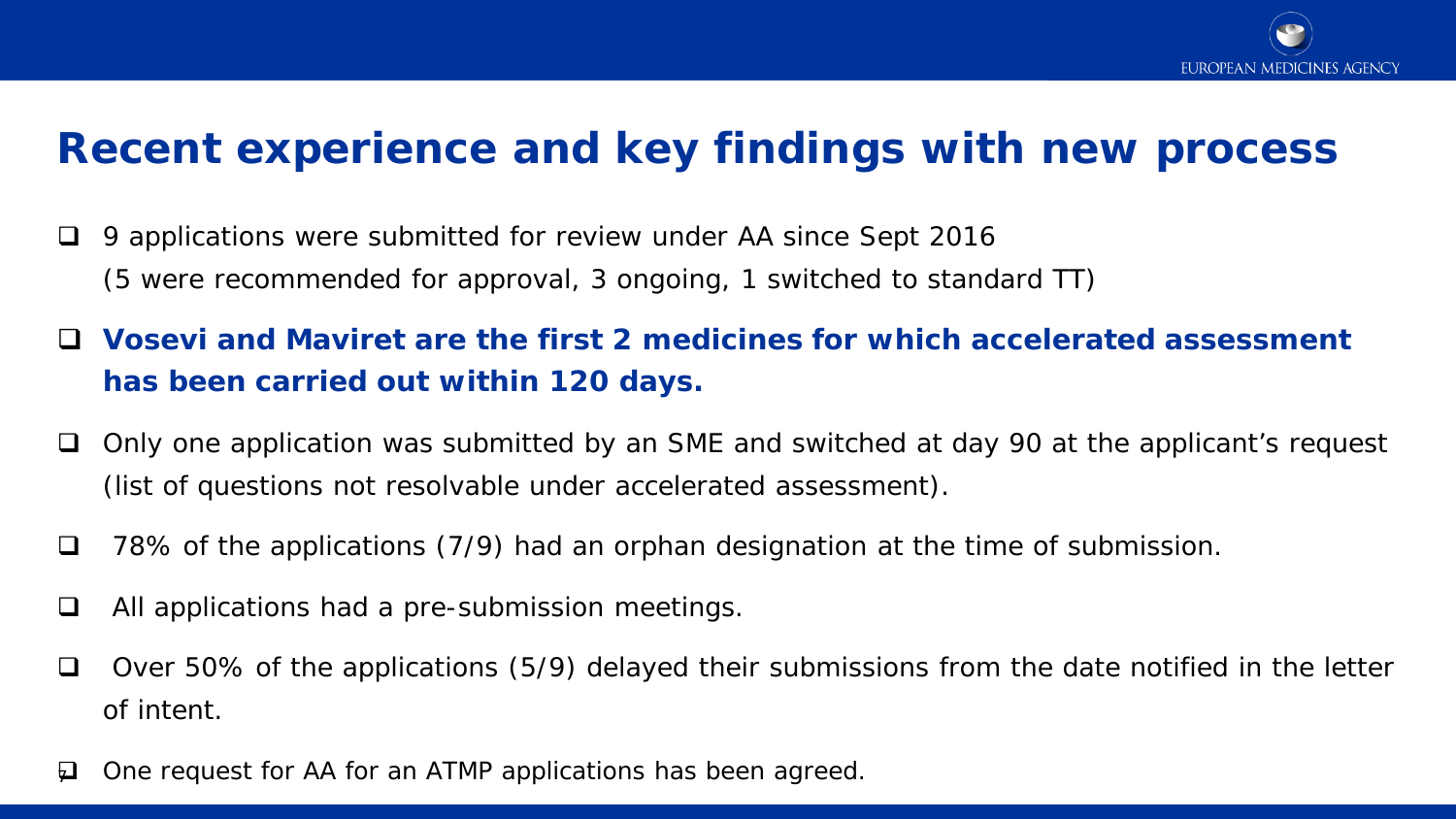

## **Recent experience and key findings with new process**

- Very positive feedback from industry on the clarity of the guidance to request AA
- Very positive feedback from EMA on the quality and timeliness of interactions with applicants
- $\Box$  Shorter timelines are challenging for assessment teams & require meticulous planning
	- **Applicants' compliance with communicated submission dates is critical for the availability of assessment teams/inspectors**.
	- **Mature dossiers are needed to respond to questions during the short clock-stops.**
- Early dialogue in terms of pre-submission meetings occurred in all recent applications
- $\Box$  Increased level of dialogue (EMA/Applicant) during evaluation
- $\Box$  To date, the new time table has provided an opportunity reduce the number of procedures reverted to standard timelines and **reach opinions even earlier**.
- 8 Accelerated Assessment Overview of recent experience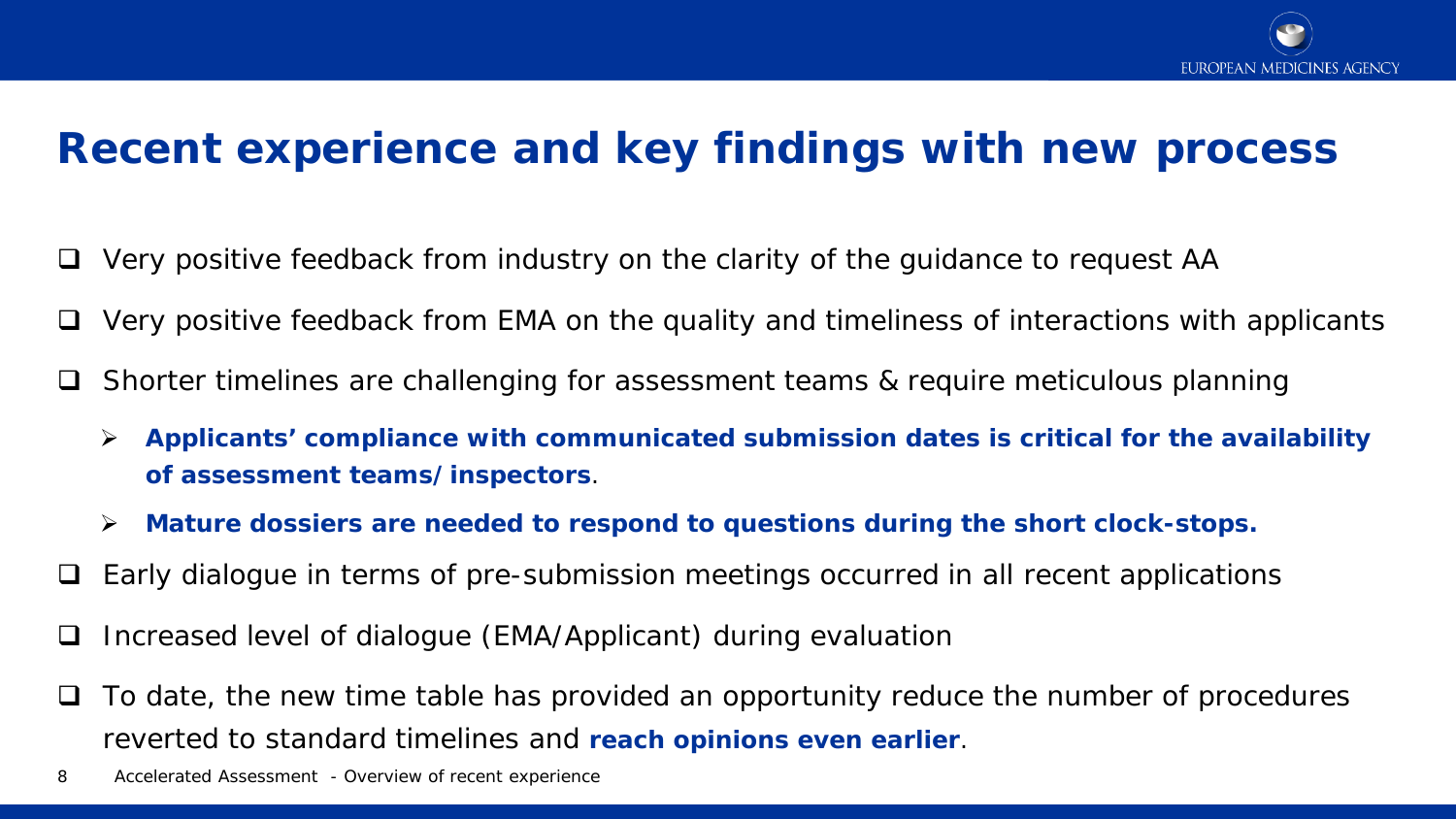

# **Facilitating approvals for medicines that make a difference to patients' lives**

In 2016, more than one third of the medicines containing a new active substance  $(n=27)$  was recommended for approval using at least one of EMA's initiatives to facilitate early access to medicines that address unmet medical needs.

7 new medicines were recommended for marketing authorisation following a review under accelerated assessment; In addition, one medicine which received a positive opinion for use outside the EU also benefited from an accelerated assessment.

**>8 medicines received a recommendation for a conditional marketing authorisation.**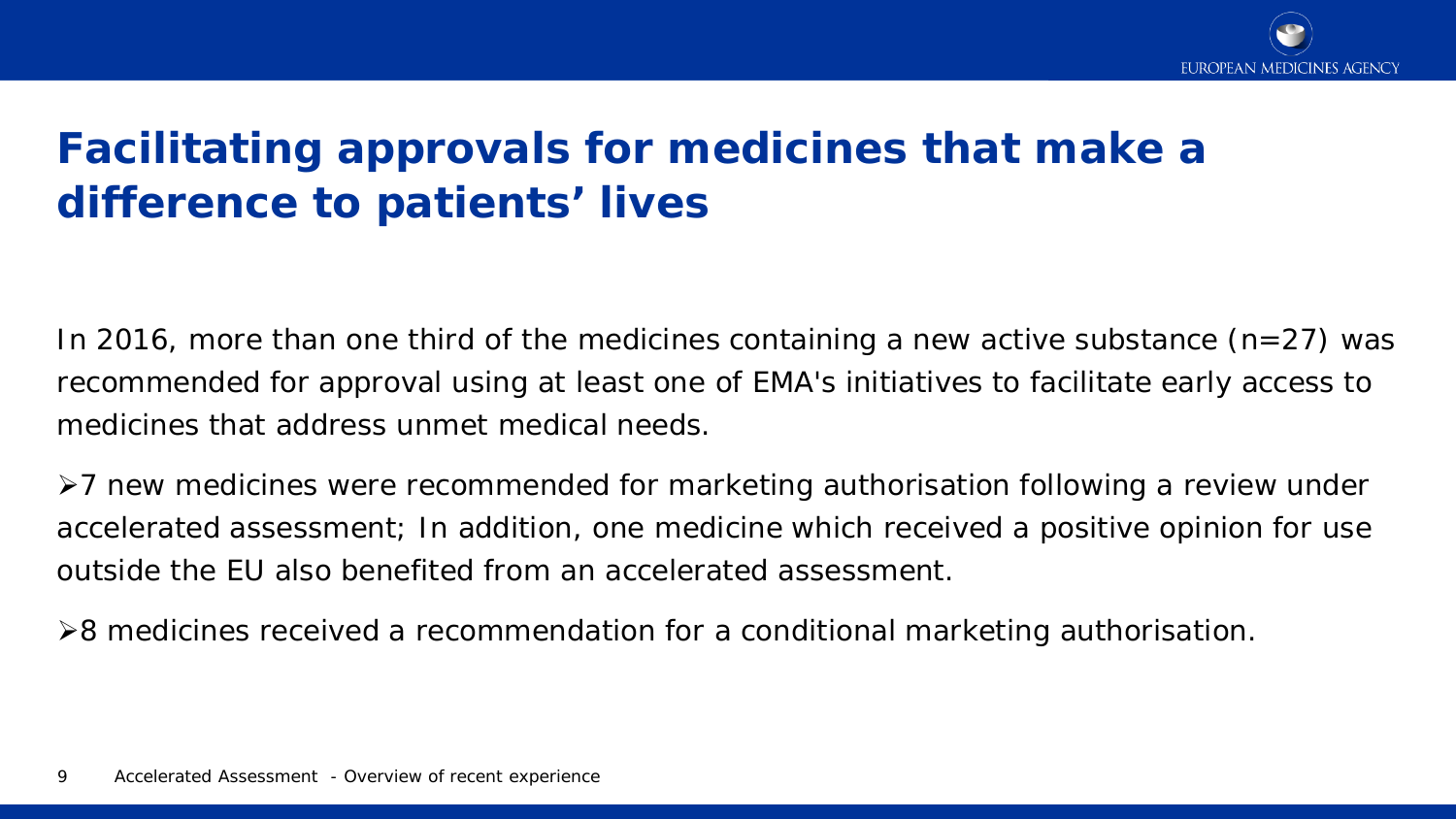

## **Overall conclusions with the new AA process**

This recent experience reflects only a preliminary review after 10 months and a follow-up will be needed.

Shorter evaluation timelines remain challenging: compliance with planned submission dates, mature dossiers, early dialogue in PSM and increased dialogue during evaluation are key.

The trend seen so far reflects that the new process provides an optimised tool to facilitate earlier authorisations of medicines of major public health interest .